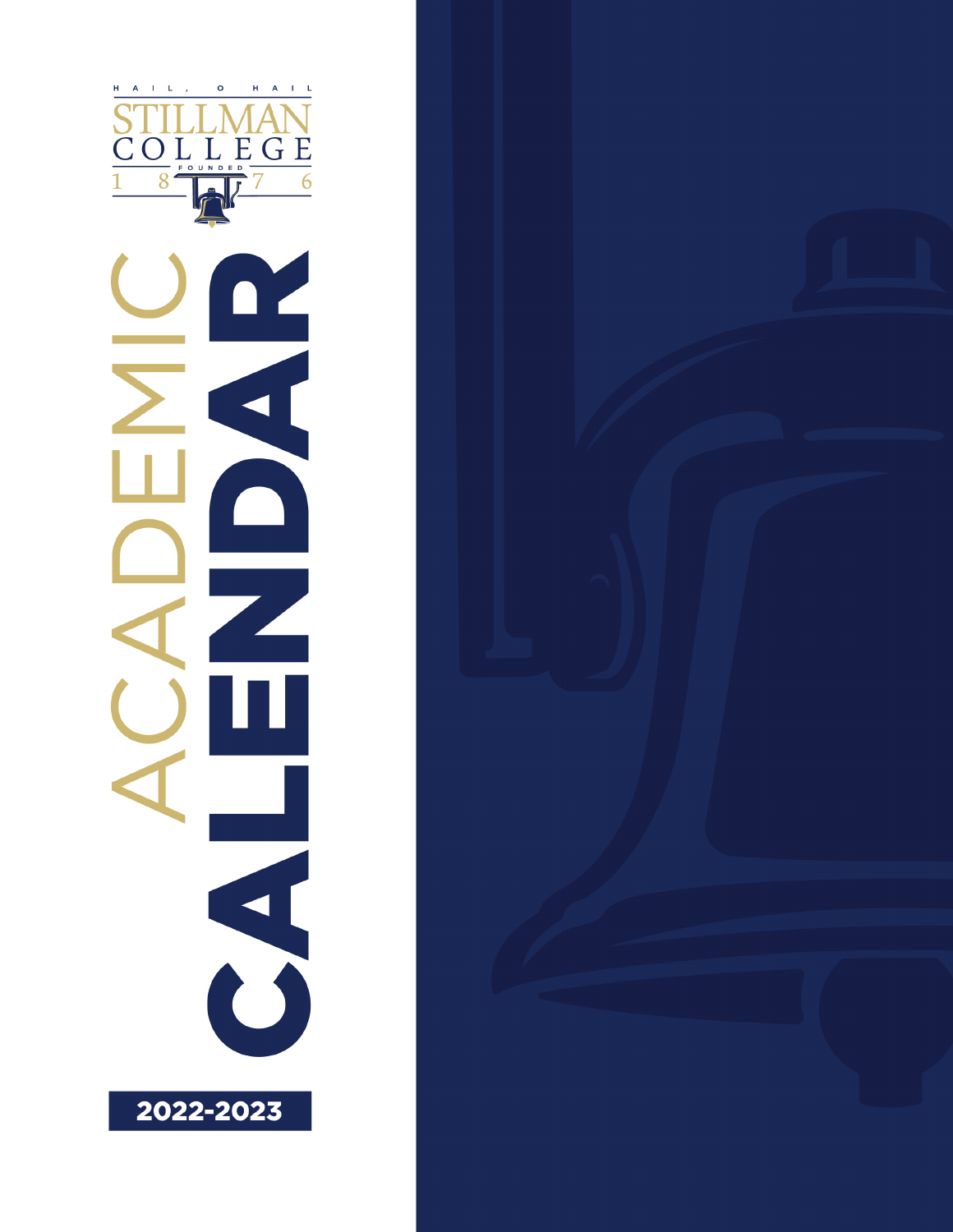# **STILLMAN COLLEGE ACADEMIC CALENDAR** 2022-2023

## **Summer Semester 2022**

## **Fall Semester 2022**

|                                                                                        | . August 08-09 |
|----------------------------------------------------------------------------------------|----------------|
|                                                                                        |                |
|                                                                                        |                |
|                                                                                        | . August 15-16 |
|                                                                                        |                |
|                                                                                        |                |
|                                                                                        |                |
|                                                                                        |                |
|                                                                                        | September 07   |
|                                                                                        | September 15   |
|                                                                                        | September 19   |
| Application for Degree due in Registrar's Office (Spring 2023 Candidates) September 23 |                |
|                                                                                        |                |
|                                                                                        |                |
|                                                                                        |                |
|                                                                                        |                |
|                                                                                        |                |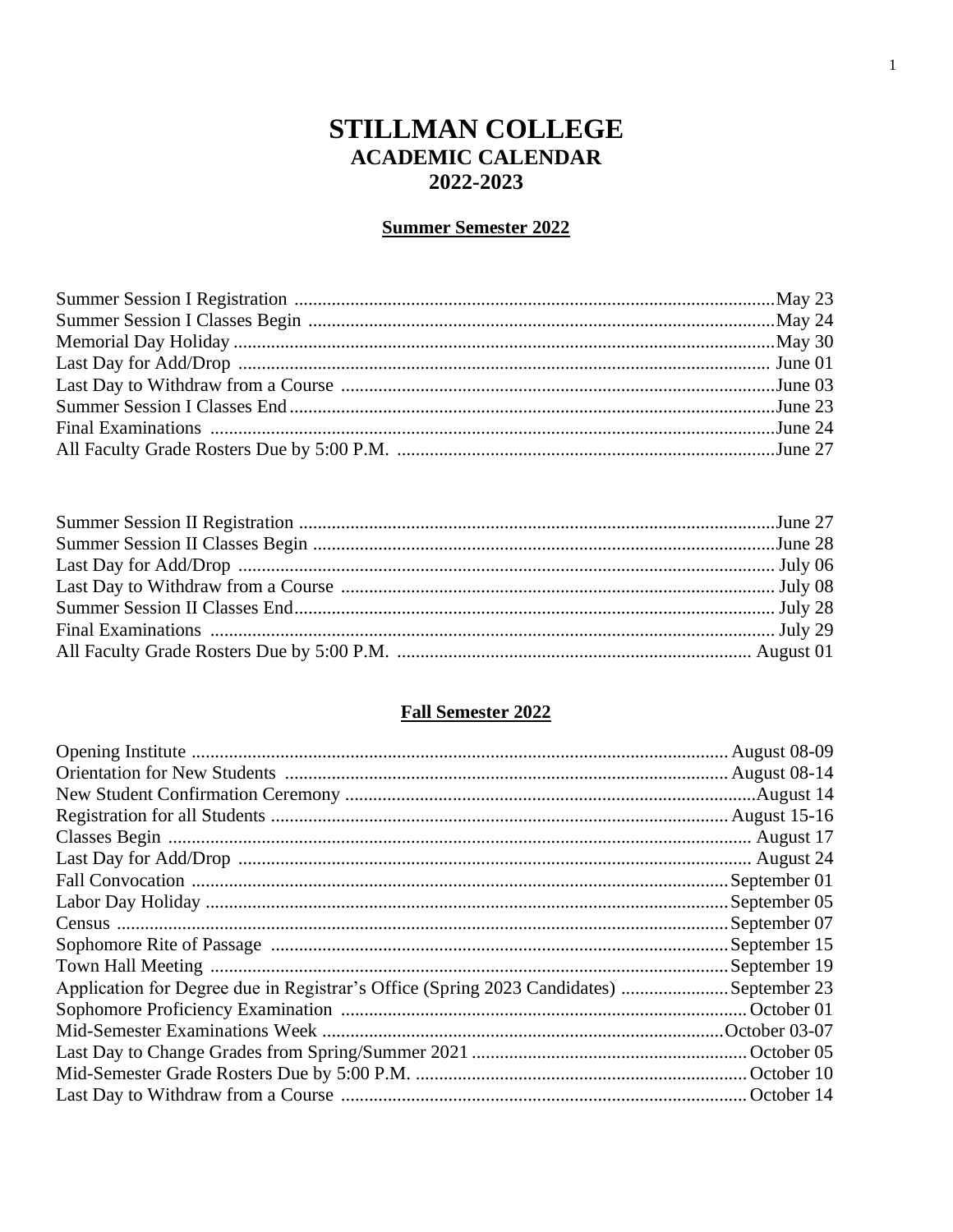| Semester Ends: Christmas Holidays Begin for Students at 5:00 p.m. December 08 |  |
|-------------------------------------------------------------------------------|--|
|                                                                               |  |

## Fall Semester 2022 – First Mini-term

## **Fall Semester 2022 - Second Mini-term**

#### **Spring Semester 2023**

| Application for Degree Due in Registrar's Office (Summer & Fall 2022 Candidates) January 20 |  |
|---------------------------------------------------------------------------------------------|--|
|                                                                                             |  |
|                                                                                             |  |
|                                                                                             |  |